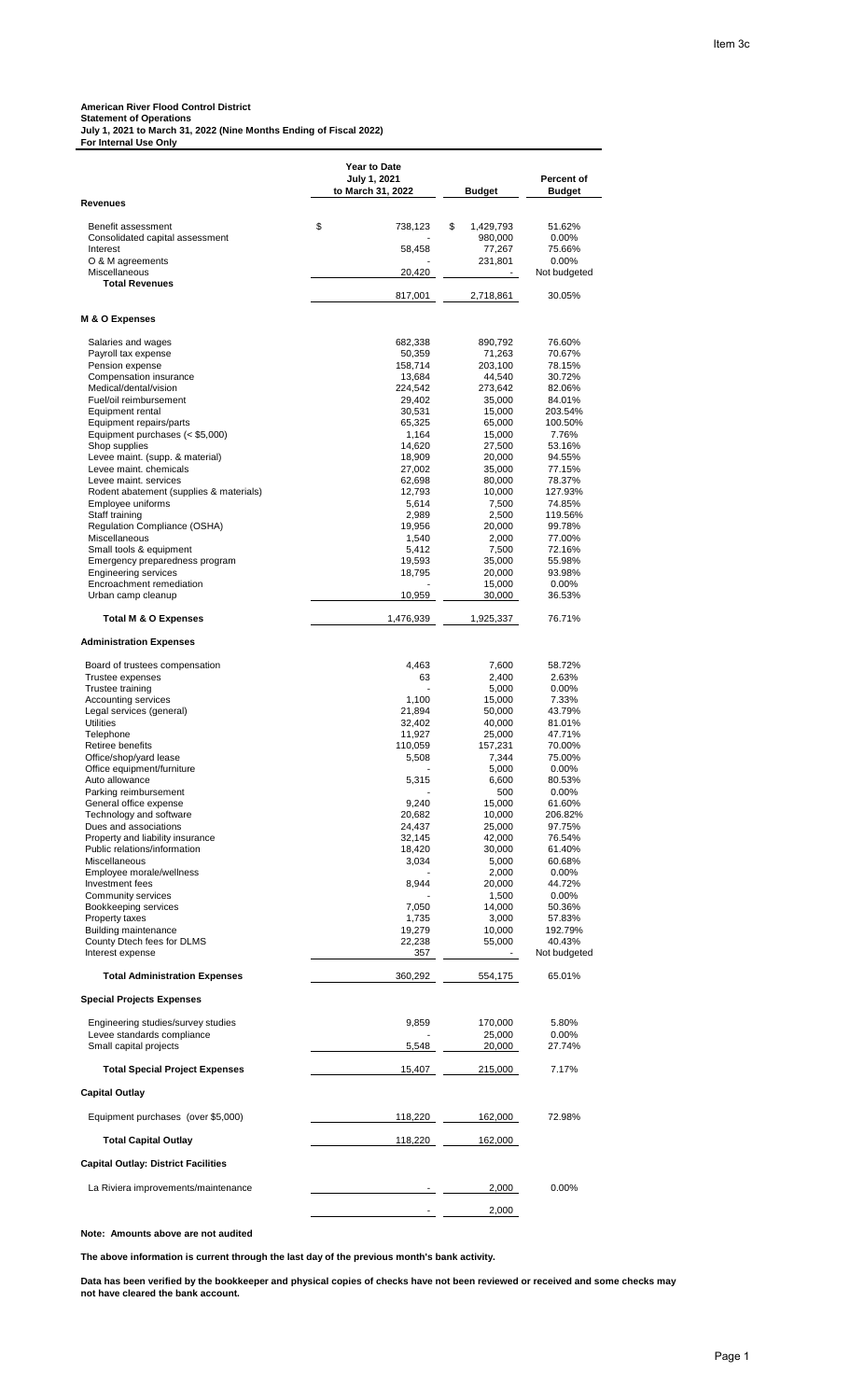**AMERICAN RIVER FLOOD CONTROL DISTRICT Cash Flow Report July 2021 through June 2022**

## **Cash Flow Report**

| <b>Maintenance and Operations Expens</b> | <b>Jul 21</b> | Aug 21     | Sep 21     | <b>Oct 21</b> | <b>Nov 21</b> | <b>Dec 21</b> | Jan 22     | Feb 22       | <b>Mar 22</b> | Apr 22    | <b>May 22</b> | <b>Jun 22</b> | <b>TOTAL</b> |
|------------------------------------------|---------------|------------|------------|---------------|---------------|---------------|------------|--------------|---------------|-----------|---------------|---------------|--------------|
| 500 · Salary/Wages                       | 77,074.32     | 83,436.34  | 77,558.58  | 75,899.43     | 72,936.34     | 115,565.03    | 35,479.01  | 73,281.98    | 67.102.02     | 37,162.85 | 0.00          | 0.00          | 715,495.90   |
| 501 - Payroll Taxes                      | 5.949.26      | 6.435.99   | 5.977.50   | 5.394.53      | 4.670.94      | 7.458.11      | 3.336.04   | 6.512.11     | 5.209.00      | 2.913.56  | 0.00          | 0.00          | 53,857.04    |
| 502 - Pension                            | 17,552.66     | 19,416.94  | 17,785.49  | 17,064.56     | 20,124.76     | 15,753.07     | (1,224.50) | 30,770.71    | 28,550.19     | 3,794.21  | 0.00          | 0.00          | 169,588.09   |
| 503 - Compensation Insurance             | 0.00          | 0.00       | 0.00       | 0.00          | 0.00          | 0.00          | 0.00       | 0.00         | 0.00          | 0.00      | 0.00          | 0.00          | 0.00         |
| 504 - Medical/Dental/Vision              | 25.208.54     | 23,270.36  | 23,096.36  | 23,096.36     | 23,312.36     | 23,007.86     | 22,805.94  | 20,589.28    | 20.718.28     | 0.00      | 0.00          | 0.00          | 205,105.34   |
| 508 - Fuel/Oil                           | 3,332.38      | 5,517.94   | 7,986.06   | 4,793.12      | 3.444.96      | 2.944.44      | 3,085.80   | 3,857.28     | 1,837.41      | 0.00      | 0.00          | 0.00          | 36,799.39    |
| 509 - Equipment Rental                   | 479.75        | 7,842.83   | 7,578.93   | 7,578.93      | 0.00          | 1,382.00      | 2,492.99   | 2,536.84     | 1.382.87      | 0.00      | 0.00          | 0.00          | 31,275.14    |
| 510 - Equipment Purchase(< \$5000        | 0.00          | 0.00       | 0.00       | 0.00          | 0.00          | 579.38        | 0.00       | 0.00         | 0.00          | 0.00      | 0.00          | 0.00          | 579.38       |
| 511 - Equipment Repair/Parts             | 4,141.11      | 11,302.28  | 1,561.57   | 2.957.74      | 15.224.90     | 7,810.13      | 9,511.59   | 10.344.97    | 5,619.94      | 0.00      | 0.00          | 0.00          | 68,474.23    |
| 512 - Shop Supplies                      | 1,621.30      | 2,140.46   | 434.96     | 1,991.96      | 2,367.01      | 2,365.55      | 3,377.20   | 1,204.23     | 161.04        | 0.00      | 0.00          | 0.00          | 15,663.71    |
| 514 - Levee Maint(Supplies&Materi        | 1,013.94      | 187.69     | 73.34      | 774.89        | 1,480.84      | 74.52         | 3,990.98   | 5,388.33     | 28.44         | 0.00      | 0.00          | 0.00          | 13,012.97    |
| 515 - Levee Maintenance Services         | 3,200.90      | 27,597.20  | 32,606.16  | 4,225.16      | 1,859.96      | 483.30        | 0.00       | (17, 465.46) | 0.00          | 0.00      | 0.00          | 0.00          | 52,507.22    |
| 516 - Employee Uniforms                  | 0.00          | 0.00       | 5,296.49   | 317.71        | 0.00          | 0.00          | 0.00       | 0.00         | 0.00          | 0.00      | 0.00          | 0.00          | 5,614.20     |
| 518 - Staff Training                     | 1,737.37      | 295.00     | 299.00     | 0.00          | 723.34        | 229.07        | 0.00       | 0.00         | 0.00          | 0.00      | 0.00          | 0.00          | 3,283.78     |
| 519 - Miscellaneous O&M                  | 0.00          | 0.00       | 0.00       | 0.00          | 1,188.00      | 0.00          | 0.00       | 0.00         | 0.00          | 0.00      | 0.00          | 0.00          | 1,188.00     |
| 521 - Small Tools & Equip                | 0.00          | 689.56     | 0.00       | 2,419.50      | 0.00          | 0.00          | 1,051.62   | 0.00         | 1,250.86      | 0.00      | 0.00          | 0.00          | 5,411.54     |
| 523 - Levee Maint. (Chemicals)           | 0.00          | 1,038.56   | 0.00       | 0.00          | 1,141.88      | 18,344.82     | 0.00       | 4,302.15     | 2,175.00      | 0.00      | 0.00          | 0.00          | 27,002.41    |
| 525 - Emergency Preparedness Pro         | 0.00          | 0.00       | 0.00       | 16,800.00     | 9.504.00      | 1,275.81      | 413.47     | 0.00         | 0.00          | 0.00      | 0.00          | 0.00          | 27,993.28    |
| 530 - Encroachment Remediation M         | 0.00          | 0.00       | 0.00       | 0.00          | 0.00          | 0.00          | 0.00       | 0.00         | 0.00          | 0.00      | 0.00          | 0.00          | 0.00         |
| 532 - Rodent Abatement                   | 0.00          | 793.11     | 0.00       | 11,291.09     | 433.92        | 0.00          | 0.00       | 274.58       | 0.00          | 0.00      | 0.00          | 0.00          | 12,792.70    |
| 533 - Urban Camp Cleanup                 | 1,623.83      | 1,237.89   | 1,501.50   | 830.25        | 2,764.10      | 1,110.80      | 735.61     | 899.78       | 1,863.56      | 0.00      | 0.00          | 0.00          | 12,567.32    |
| 605 - Engineering Services               | 2,892.00      | 6,531.20   | 9,036.81   | 1,207.75      | 3,306.01      | 1,591.20      | 213.50     | 276.50       | 3,163.50      | 0.00      | 0.00          | 0.00          | 28,218.47    |
| 615 - Survey Services                    | 0.00          | 185.08     | 0.00       | 0.00          | 0.00          | 0.00          | 0.00       | 0.00         | 0.00          | 0.00      | 0.00          | 0.00          | 185.08       |
| 616- Environmental Services/Studi        | 0.00          | 0.00       | 0.00       | 0.00          | 0.00          | 0.00          | 0.00       | 0.00         | 0.00          | 0.00      | 0.00          | 0.00          | 0.00         |
| <b>Total M&amp;O Expense</b>             | 145.827.36    | 197.918.43 | 190,792.75 | 176.642.98    | 164,483.32    | 199.975.09    | 85,269.25  | 142.773.28   | 139.062.11    | 43.870.62 | 0.00          | 0.00          | 486,615.19   |

| <b>Administrative Expenses</b>     | <b>Jul 21</b> | Aug 21        | Sep 21    | Oct 21    | <b>Nov 21</b> | <b>Dec 21</b> | <b>Jan 22</b> | Feb 22    | <b>Mar 22</b> | Apr 22 | <b>May 22</b> | <b>Jun 22</b> | <b>TOTAL</b> |
|------------------------------------|---------------|---------------|-----------|-----------|---------------|---------------|---------------|-----------|---------------|--------|---------------|---------------|--------------|
| 505 - Telephone                    | 1.745.21      | 1.349.82      | 1.295.50  | 1.313.50  | 1.639.41      | 1.183.95      | 1.826.62      | 2.087.79  | 1.585.34      | 0.00   | 0.00          | 0.00          | 14.027.14    |
| 506 - Utility Charges              | 3,023.78      | 4,738.36      | 3,848.28  | 3,936.76  | 3,975.12      | 3,552.25      | 3,333.98      | 4.857.22  | 4,161.18      | 0.00   | 0.00          | 0.00          | 35,426.93    |
| 507 - Office/Shop Lease            | 0.00          | 1.224.00      | 612.00    | 612.00    | 612.00        | 612.00        | 612.00        | 612.00    | 612.00        | 0.00   | 0.00          | 0.00          | 5,508.00     |
| 513 - Office Supplies              | 0.00          | 0.00          | 0.00      | 0.00      | 0.00          | 0.00          | 0.00          | 0.00      | 0.00          | 0.00   | 0.00          | 0.00          | 0.00         |
| 517 - Auto Allowance               | 550.00        | 550.00        | 550.00    | 550.00    | 550.00        | 825.00        | 275.00        | 550.00    | 550.00        | 275.00 | 0.00          | 0.00          | 5,225.00     |
| 520 - Retiree Benefits             | 11.701.56     | 11.701.56     | 11,701.56 | 11.701.56 | 11.701.56     | 10.718.54     | 10.718.54     | 9.227.74  | 9.973.14      | 0.00   | 0.00          | 0.00          | 99,145.76    |
| 522 - Office Equipment/Furniture   | 0.00          | 0.00          | 0.00      | 0.00      | 0.00          | 0.00          | 0.00          | 0.00      | 1,163.76      | 0.00   | 0.00          | 0.00          | 1,163.76     |
| 526 - Mileage/Parking Reimbursem   | 0.00          | 0.00          | 0.00      | 0.00      | 0.00          | 0.00          | 0.00          | 0.00      | 0.00          | 0.00   | 0.00          | 0.00          | 0.00         |
| 527 - General Office Expense       | 346.66        | 807.54        | 2.322.16  | 860.81    | 748.23        | 1.436.06      | 1.919.22      | 1.585.26  | 1.460.56      | 0.00   | 0.00          | 0.00          | 11,486.50    |
| 529 - Pre-funding Retiree Benefits | 0.00          | 0.00          | 0.00      | 0.00      | 0.00          | 0.00          | 0.00          | 0.00      | 0.00          | 0.00   | 0.00          | 0.00          | 0.00         |
| 531 - Technology & Software        | 316.90        | 698.69        | 860.49    | 345.06    | 346.20        | 573.70        | 559.30        | 386.96    | 636.19        | 0.00   | 0.00          | 0.00          | 4,723.49     |
| 600 - Board of Trustees Compensa   | 475.00        | 475.00        | 380.00    | 475.00    | 475.00        | 475.00        | 475.00        | 475.00    | 380.00        | 0.00   | 0.00          | 0.00          | 4,085.00     |
| 601 - Trustee Expenses             | 0.00          | 0.00          | 0.00      | 0.00      | 0.00          | 62.84         | 0.00          | 0.00      | 0.00          | 0.00   | 0.00          | 0.00          | 62.84        |
| 602 - Accounting Services          | 0.00          | 0.00          | 0.00      | 0.00      | 0.00          | 400.00        | 0.00          | 0.00      | 0.00          | 0.00   | 0.00          | 0.00          | 400.00       |
| 603 - Legal Fees (General)         | 3.360.00      | 2.015.00      | 1.024.50  | 1.741.50  | 1.444.50      | 3.219.00      | 6.128.00      | 4.266.00  | 4.070.42      | 0.00   | 0.00          | 0.00          | 27,268.92    |
| 604 - Flood Litigation             | 0.00          | 0.00          | 0.00      | 0.00      | 0.00          | 0.00          | 0.00          | 0.00      | 0.00          | 0.00   | 0.00          | 0.00          | 0.00         |
| 606 - Legislative Services         | 0.00          | 0.00          | 0.00      | 0.00      | 0.00          | 0.00          | 0.00          | 0.00      | 0.00          | 0.00   | 0.00          | 0.00          | 0.00         |
| 607 - Dues and Assoc. Expenes      | 0.00          | 0.00          | 6,097.00  | 11.313.00 | 7.615.00      | 0.00          | 295.00        | 0.00      | 0.00          | 0.00   | 0.00          | 0.00          | 25,320.00    |
| 608 - Insurance Premiums           | 13.538.17     | 0.00          | 0.00      | 6,832.17  | 25,397.17     | 0.00          | 0.00          | 0.00      | 6,851.97      | 0.00   | 0.00          | 0.00          | 52,619.48    |
| 609 - Conference /Workshops/Sem    | 0.00          | 0.00          | 0.00      | 0.00      | 0.00          | 0.00          | 0.00          | 0.00      | 0.00          | 0.00   | 0.00          | 0.00          | 0.00         |
| 610 - Public Relations Information | 1.903.12      | 0.00          | 0.00      | 0.00      | 0.00          | 0.00          | 18.419.83     | 0.00      | 0.00          | 0.00   | 0.00          | 0.00          | 20,322.95    |
| 611 - Election Expenses            | 0.00          | 0.00          | 0.00      | 0.00      | 0.00          | 0.00          | 0.00          | 0.00      | 0.00          | 0.00   | 0.00          | 0.00          | 0.00         |
| 612 - District Annexations         | 0.00          | 0.00          | 0.00      | 0.00      | 0.00          | 0.00          | 0.00          | 0.00      | 0.00          | 0.00   | 0.00          | 0.00          | 0.00         |
| 613 - Community Services           | 0.00          | 0.00          | 0.00      | 0.00      | 0.00          | 0.00          | 0.00          | 0.00      | 0.00          | 0.00   | 0.00          | 0.00          | 0.00         |
| 614 - Miscellaneous Admin          | 202.57        | 272.46        | 232.87    | 209.33    | 615.29        | 299.30        | 328.48        | 1.022.14  | 339.01        | 141.50 | 0.00          | 0.00          | 3,662.95     |
| 617 - Investment Fees              | 4.442.00      | 0.00          | 4.455.00  | 0.00      | 4.466.00      | 0.00          | 0.00          | 4.478.00  | 0.00          | 0.00   | 0.00          | 0.00          | 17,841.00    |
| 618 - Property Tax                 | 0.00          | 0.00          | 0.00      | 1.735.34  | 0.00          | 0.00          | 0.00          | 0.00      | 0.00          | 0.00   | 0.00          | 0.00          | 1.735.34     |
| 619 - Building Maintenance         | 0.00          | 0.00          | 0.00      | 0.00      | 0.00          | 0.00          | 0.00          | 0.00      | 0.00          | 0.00   | 0.00          | 0.00          | 0.00         |
| 620 - Bookkeeping Services         | 0.00          | 1.050.00      | 1,650.00  | 637.50    | 487.50        | 1,275.00      | 1,537.50      | 562.50    | 412.50        | 0.00   | 0.00          | 0.00          | 7,612.50     |
| 621 - County Assessment Fees       | 0.00          | (22, 382, 36) | 0.00      | 0.00      | 0.00          | 0.00          | 0.00          | 0.00      | 0.00          | 0.00   | 0.00          | 0.00          | (22,382.36   |
| 622 - County DTech Fees for DLMS   | 0.00          | 9.052.08      | 11.488.48 | 0.00      | 0.00          | 0.00          | 0.00          | 10.750.00 | 0.00          | 0.00   | 0.00          | 0.00          | 31,290.56    |